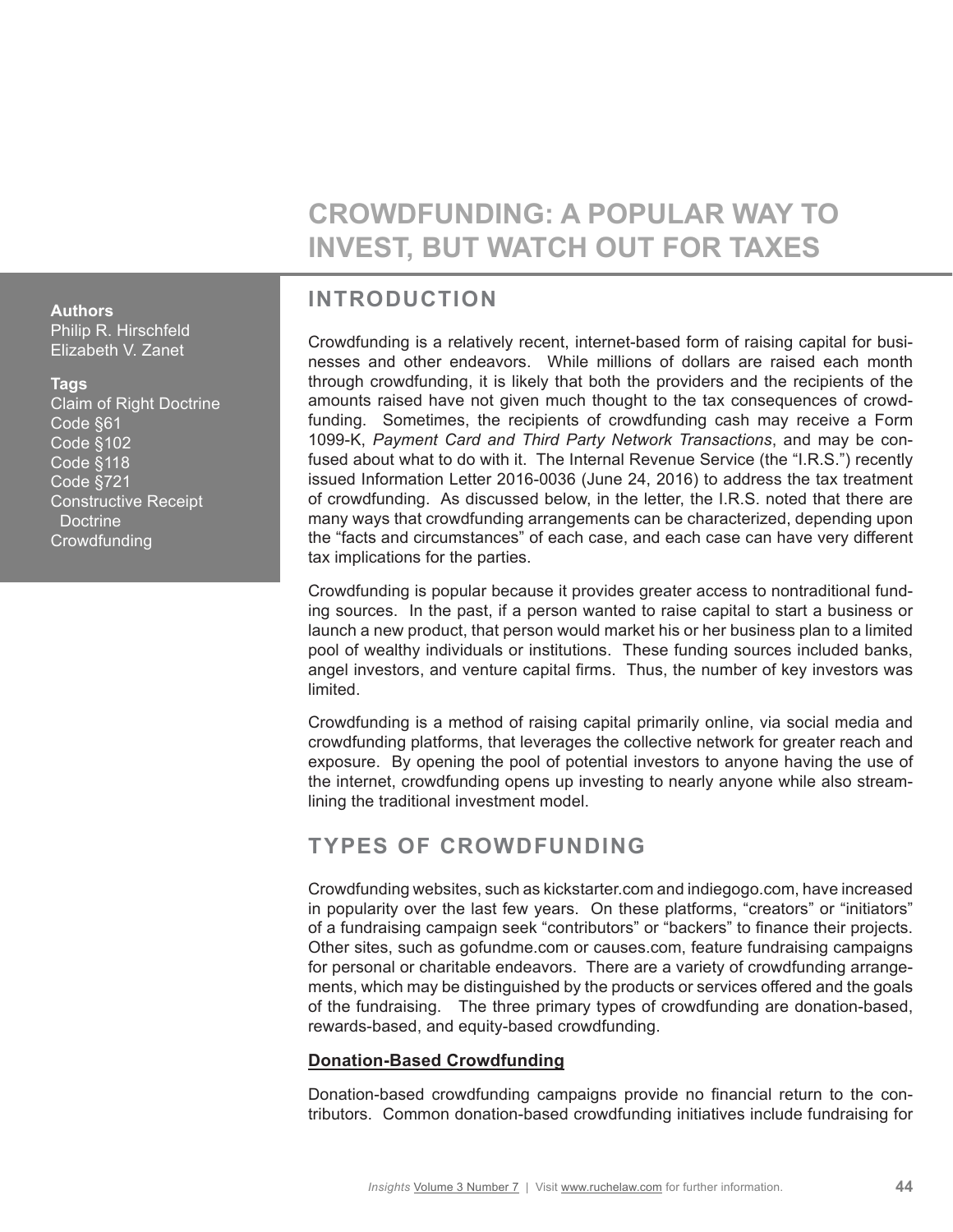disaster relief, charities, nonprofits, and medical bills.

#### **Rewards-Based Crowdfunding**

Rewards-based crowdfunding involves individuals contributing to a business in exchange for a "reward." This generally entails receiving a form of the product or service that the company offers. Even though this method offers backers a reward, it is still generally considered a subset of donation-based crowdfunding since there is no financial or equity return. This approach is a popular option used by Kickstarter and Indiegogo, since it lets business owners incentivize their contributors without incurring significant extra expense or selling ownership shares in their businesses.

#### **Equity-Based Crowdfunding**

Equity-based crowdfunding allows contributors to become part-owners of a company by investing capital in exchange for equity shares. As equity owners, the contributors receive a financial return on their investment by ultimately receiving a share of the profits in the form of a dividend or distribution.

### **Alternative Funding: Traditional Lending Through a Non-Traditional Medium**

While generally not considered to be crowdfunding, lending is always an option for raising needed capital, with the lender receiving a fixed repayment of the money that was advanced and an additional return in the nature of interest. The scope of available lenders has greatly expanded with the use of the internet.

For example, any person may advance \$100,000 to a new business as a loan. Interest on the unpaid principal of the loan at a 10% rate (or \$10,000) would be due every year and the unpaid principal on the loan (or \$100,000) would be due five years after the loan is made. Since the money is advanced as a loan, repayment of the loan has priority over any amounts due to a shareholder or other equity investor in the company. However, unlike an equity owner in the business, such lender does not share in the financial success of the business.

## **TAX CONSEQUENCES**

#### **Gross Income**

Kickstarter and Indiegogo mention potential taxation on their webpages, but neither provides definitive information on reporting crowdfunding income and paying taxes. Indiegogo simply notes that taxing authorities may classify funds raised on its site as taxable income of the campaign owner and any beneficiary.<sup>1</sup> Kickstarter states that it cannot give tax advice, but it indicates that in the United States funds raised through campaigns on Kickstarter will generally be considered income.

Internal Revenue Code ("Code") §61(a) provides the general rule that, except as otherwise provided in the Code, gross income includes all income, from whatever source derived. Gross income includes all accessions to wealth, whether realized in the form of cash, property, or other economic benefit. However, some benefits that a taxpayer receives are excludable from income, either because they do not meet

<sup>1</sup> See, Indiegogo's "Terms of Use," available at [indiegogo.com.](http://indiegogo.com)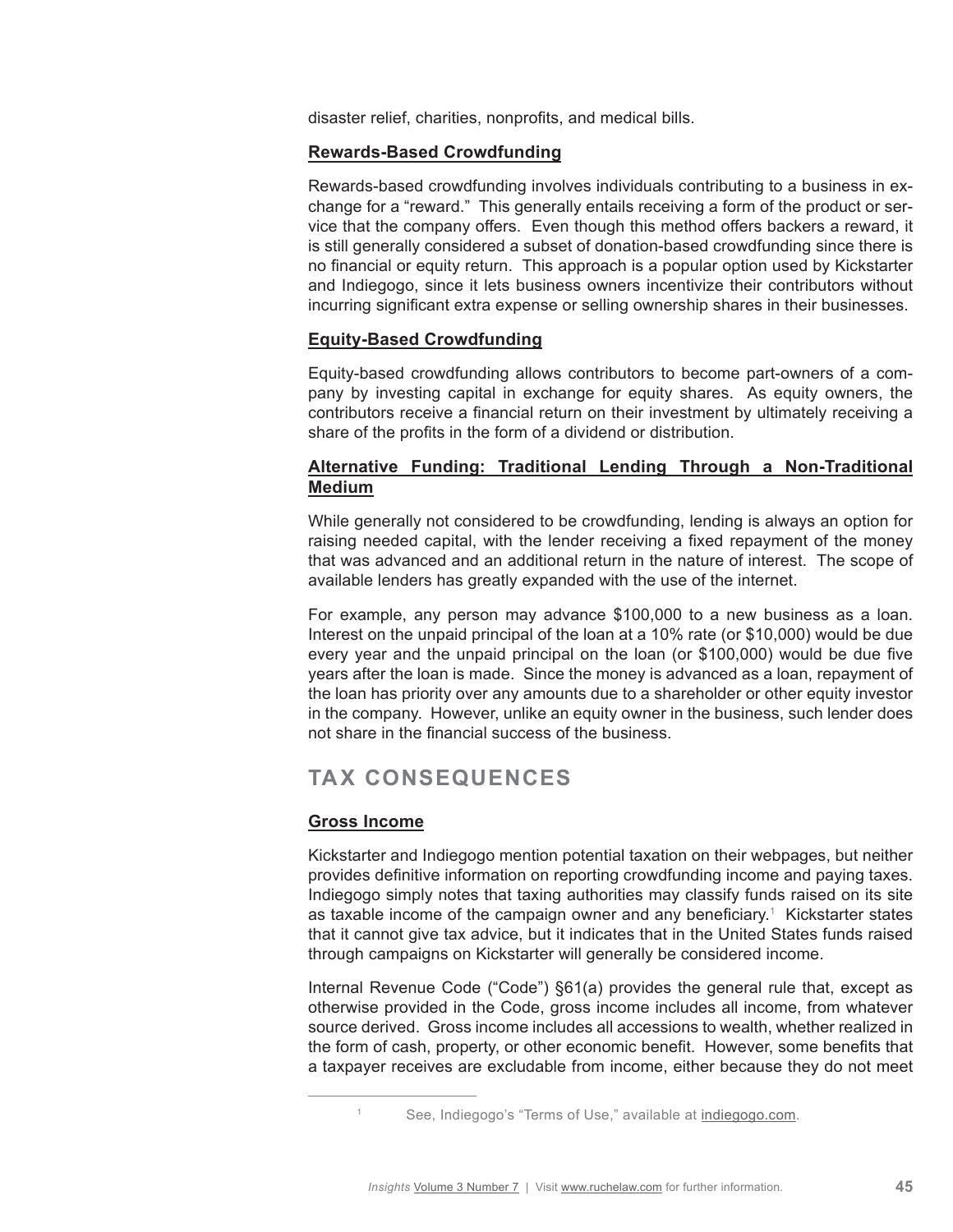the definition of gross income or because the law provides a specific exclusion for certain benefits that Congress chooses not to tax.

In Information Letter 2016-0036, the I.R.S. indicated that money received is generally included in gross income by the recipient unless any of the following facts exists:

- There is an offsetting liability (such as a repayment obligation) that makes the arrangement into a loan.
- There is a capital contribution to the entity in exchange for an equity interest in the entity. $2$
- The money is a gift made out of detached generosity and without any "quid" pro quo."3

The I.R.S. noted that the facts and circumstances of a particular situation must be considered to determine whether the money received in a given situation is income.

As a result, crowdfunding revenues generally are includible in income if they are not

- loans that must be repaid.
- capital contributed to an entity in exchange for an equity interest in the entity, or
- gifts made out of detached generosity and without any "quid pro quo."

In addition, crowdfunding revenues must generally be included in income to the extent they are received for services rendered or are gains from the sale of property.

#### **Gifts**

Code §102(a) excludes gifts from the definition of income, but the Code is silent as to what constitutes a gift. A gift is generally defined for U.S. Federal income taxes as an amount transferred out of "detached and disinterested generosity."4 Gift treatment would be disallowed where the reward has a value approximately equal to or greater than the contribution in return for the payment.<sup>5</sup> Therefore, amounts received in a rewards-based crowdfunding campaign that promises a reward that has some value is unlikely to be considered a non-taxable gift.

#### **Non-Shareholder Contribution to Capital**

In the case of corporations, Code §118 allows certain receipts to be treated as nontaxable contributions to capital by a non-shareholder. If the creator operates the activity as a corporation and the backer receives no reward, certain requirements must be met for the contribution to be treated as a non-shareholder contribution to capital. In *Chicago, Burlington & Quincy R.R. Co.*, 6 the Supreme Court required that

- <sup>3</sup> While not stated in the letter, the applicable Code section providing for nonrecognition of income would be Code §102.
- <sup>4</sup> *Commr. v. Duberstein*, 363 U.S. 278 (1960).
- <sup>5</sup> *U.S. v. American Bar Endowment*, 477 U.S. 105 (1986).
- <sup>6</sup> *Chicago, Burlington & Quincy R.R. Co. v. Chicago*, 412 U.S. 401 (1973).

*"Crowdfunding revenues must generally be included in income to the extent they are received for services rendered or are gains from the sale of property."*

<sup>&</sup>lt;sup>2</sup> While not stated in the letter, the applicable Code section providing for nonrecognition of income would be either Code §118 in the case of a corporation or Section §721 in the case of a partnership.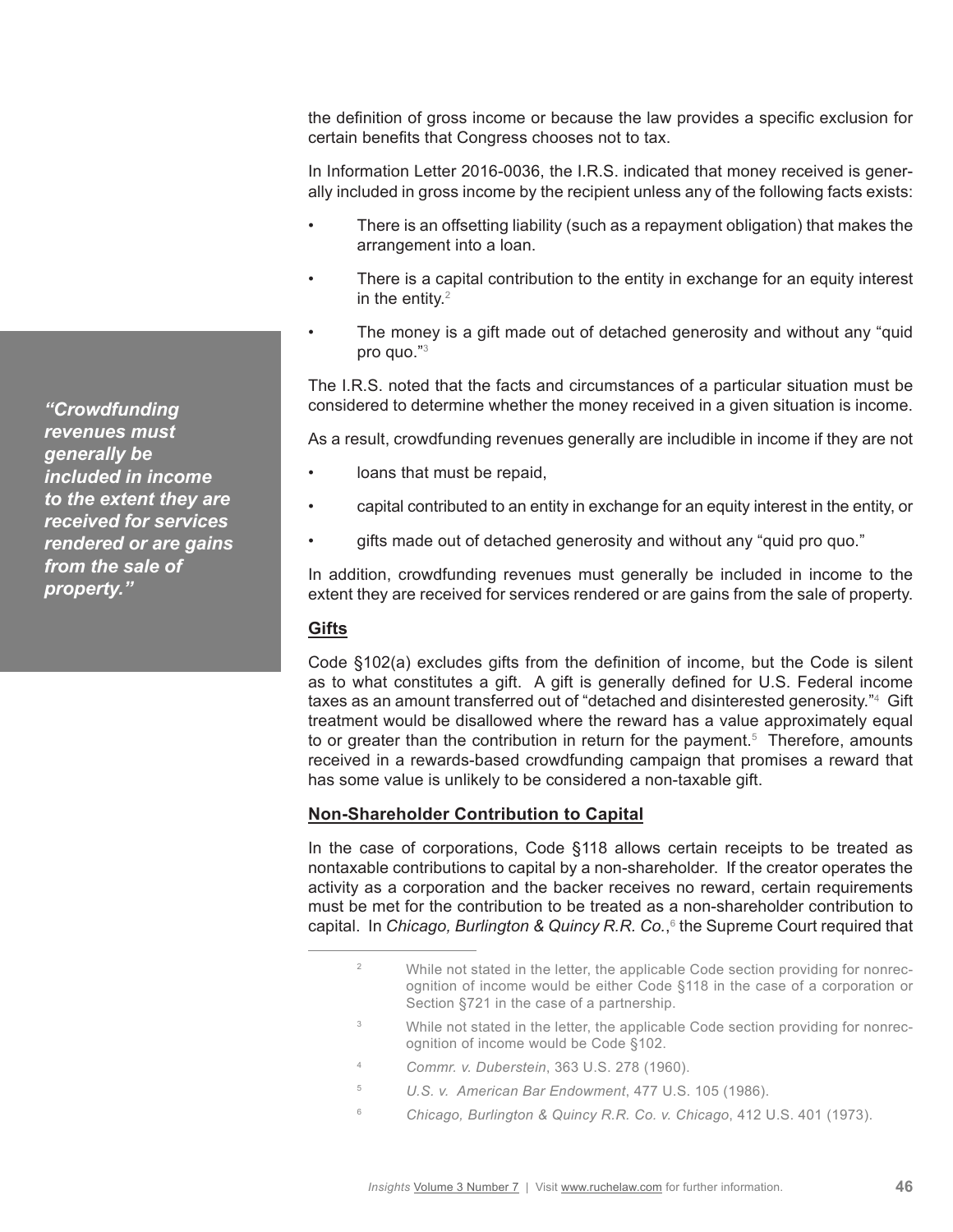the contribution meet five factors:

- It must become a permanent part of the transferee's working capital structure.
- It may not be compensation for services rendered (or presumably for products received).
- It must benefit the transferee commensurately with its value.
- It ordinarily will be used to produce additional income.
- It must be bargained for.

While a crowdfunding contribution may meet some of the criteria, the last factor may be difficult to meet. Due to the nature of a crowdfunding campaign, creators simply post a project and hope backers will choose to contribute. Kickstarter will not provide backer information to a creator until after a project is funded and contributions are received by the creator, so negotiation is not possible.

#### **Timing of Income – Constructive Receipt & Claim of Right Doctrines**

Treasury Regulation §1.451-2 contains the constructive receipt doctrine. For income that is not actually in the taxpayer's possession, this regulation provides that income is constructively received by the taxpayer in the tax year during which it is credited to its account, set apart for the taxpayer, or otherwise made available so that the taxpayer may draw upon it at any time. Alternatively, income is constructively received if the taxpayer could have drawn upon it during the tax year if notice of intention to withdraw had been given. Treas. Reg. §1.451-2 further provides that income is not constructively received if the taxpayer's control of its receipt is subject to substantial limitations or restrictions. However, a self-imposed restriction on the availability of income does not legally defer recognition of that income. Thus, for the taxpayer, the income tax result of a crowdfunding effort depends on all the facts and circumstances surrounding that effort.

Amounts received by a taxpayer under a claim of right that gives the taxpayer complete control over the amounts are also included in gross income, even though the taxpayer may have to return the income. There is no statutory provision setting forth the claim of right doctrine, which has been established by case law. In *North Ameri*can Oil Co. v. Burnet,<sup>7</sup> the Supreme Court laid down the foundation for this doctrine. For the income to qualify as being received, there must be a receipt of cash or property that ordinarily constitutes income rather than loans or gifts or deposits that are returnable, the taxpayer needs unlimited control on the use or disposition of the funds, and the taxpayer must hold and treat the income as its own.

Both Kickstarter and Indiegogo warn backers that the websites do not guarantee the completion of the project or the delivery of the reward. This means that once creators receive the funds, they have complete control over them, even if they do not complete the project and deliver the reward. Based on the claim of right doctrine, this income may be taxable in the year of receipt regardless of the creator's accounting method.

Creators can have a timing problem, however, if the income is taxable in one year but the related expenses, which usually would be incurred after completion of a

<sup>7</sup> *North American Oil Co. v. Burnet*, 286 U.S. 417 (1932).